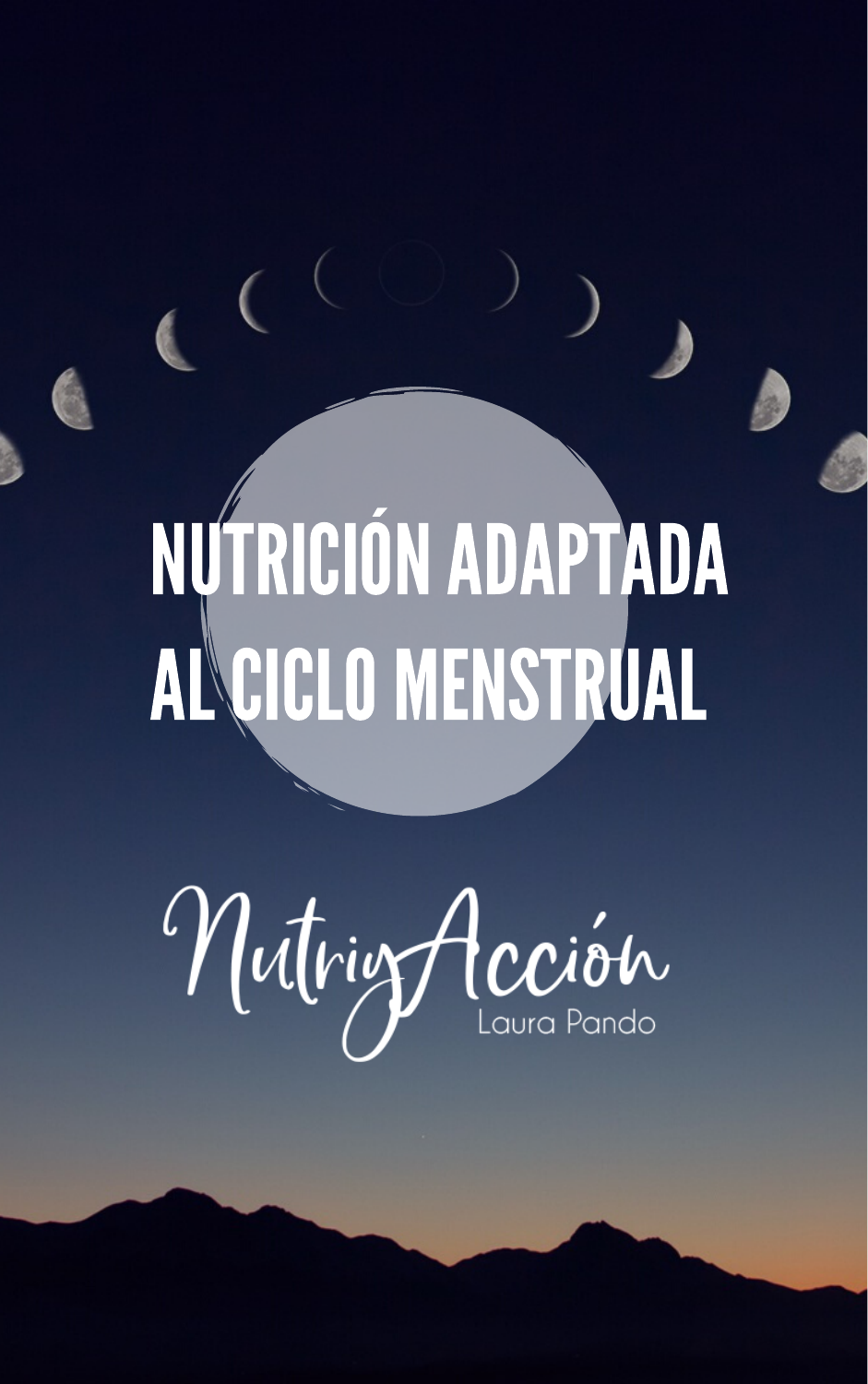- **FASE TEMPRANA: O MENSTRUACIÓN: SE DESPRENDE EL ENDOMETRIO.**
- **FASE TARDÍA: MARCADA POR LAS MÁXIMAS CONCENTRACIONES DE ESTRÓGENOS. SE COMIENZA A CONSTRUIR DE NUEVO EL ENDOMETRIO.**

## FASES CICLO MENSTRUAL

#### **FASE FOLICULAR (DEL DÍA 1 AL 14 DEL CICLO):**

**FORMACIÓN DE FOLÍCULOS(IMPLICADAS EN EL DESARROLLO DE LOS ÓVULOS), COMPRENDIDA EN DOS SUBFASES:**

#### **FASE LÚTEA ( DEL DÍA 17 AL 28 DEL CICLO):**

**ES EL PERIODO EN EL QUE EL ÚTERO COMIENZA A PREPARARSE PARA LA FECUNDACIÓN. LOS NIVELES DE ESTRÓGENOS CAEN A MEDIDA QUE AVANZA LA FASE LÚTEA Y AUMENTAN LOS NIVELES DE PROGESTERONA. SI NO SE PRODUCE FECUNDACIÓN EN ESTE PERIODO, CAE LA PRODUCCIÓN DE PROGESTERONA Y ESTRÓGENOS HASTA EL DESPRENDIMIENTO NUEVAMENTE DEL ENDOMETRIO.**



#### **OVULACIÓN ( DEL DÍA 14 AL 16 DEL CICLO):**

**ES LA FASE EL LA QUE EL FOLÍCULO DESCARGA EL ÓVULO QUE ES CAPTADO POR LAS TROMPAS DE FALOPIO PARA PODER SER TRANSPORTADO AL ÚTERO.**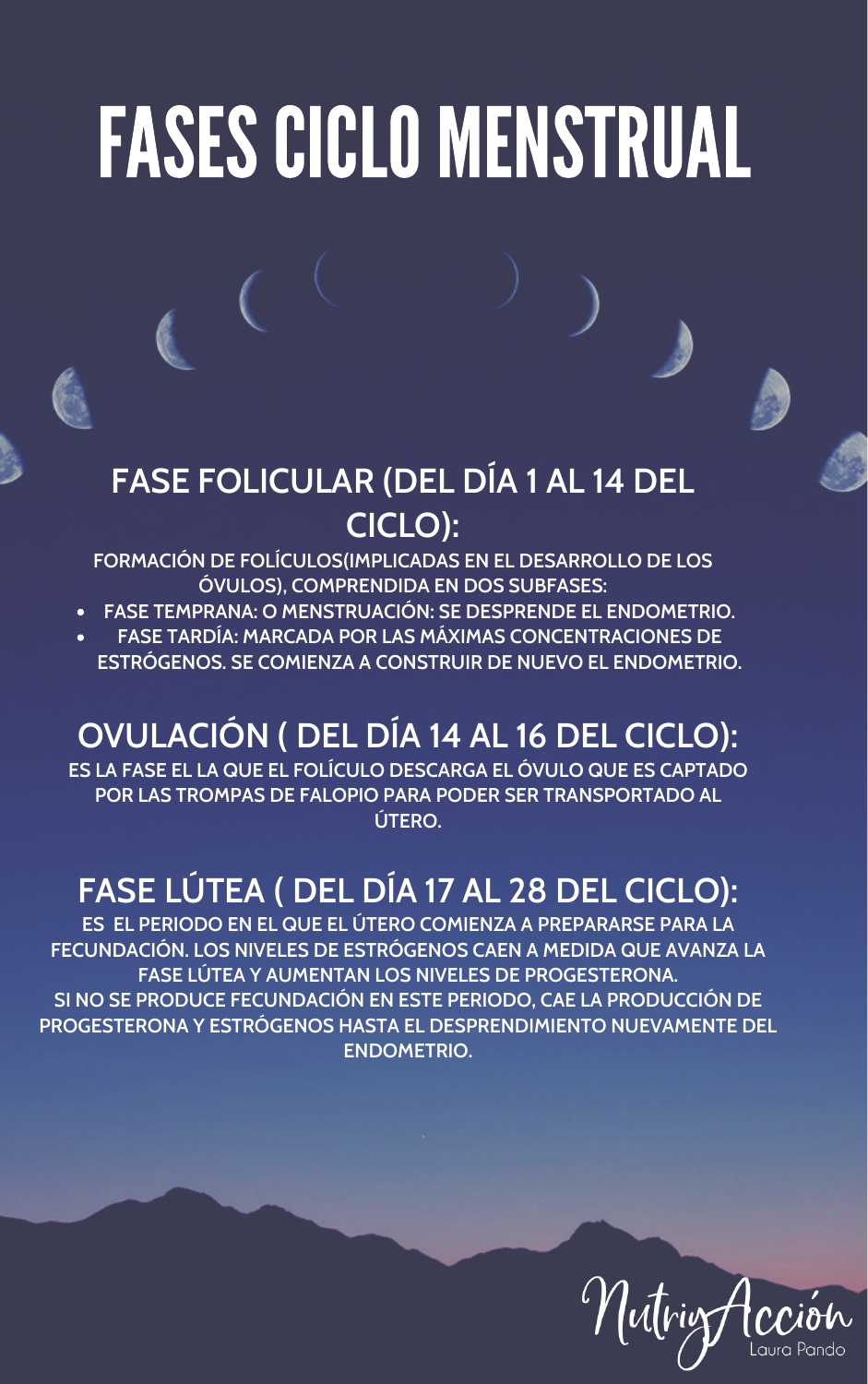#### (DEL DÍA 1 AL 14 DEL CICLO): FASE FOLICULAR

**SE PRODUCE UN AUMENTO DE LA SENSIBILIDAD A LA INSULINA POR INCREMENTO DE LA SECRECCIÓN DE ESTRÓGENOS.**

**LA TASA METABÓLICA EN ESTA ETAPA ES MÁS BAJA QUE EN EL RESTO DEL CICLO. SE VE COMPENSADO POR EL AUMENTO DE LA SENSIBILIDAD A LA INSULINA(SE UTILIZAN MÁS EFICAZMENTE LOS CARBOHIDRATOS) Y AUMENTA LA LEPTINA(DISMINUYE EL APETITO).**

**CON RESPECTO AL ENTRENAMIENTO, SE RECOMIENDA LA PRÁCTICA DE ENTRENAMIENTO DE ALTA INTENSIDAD.**

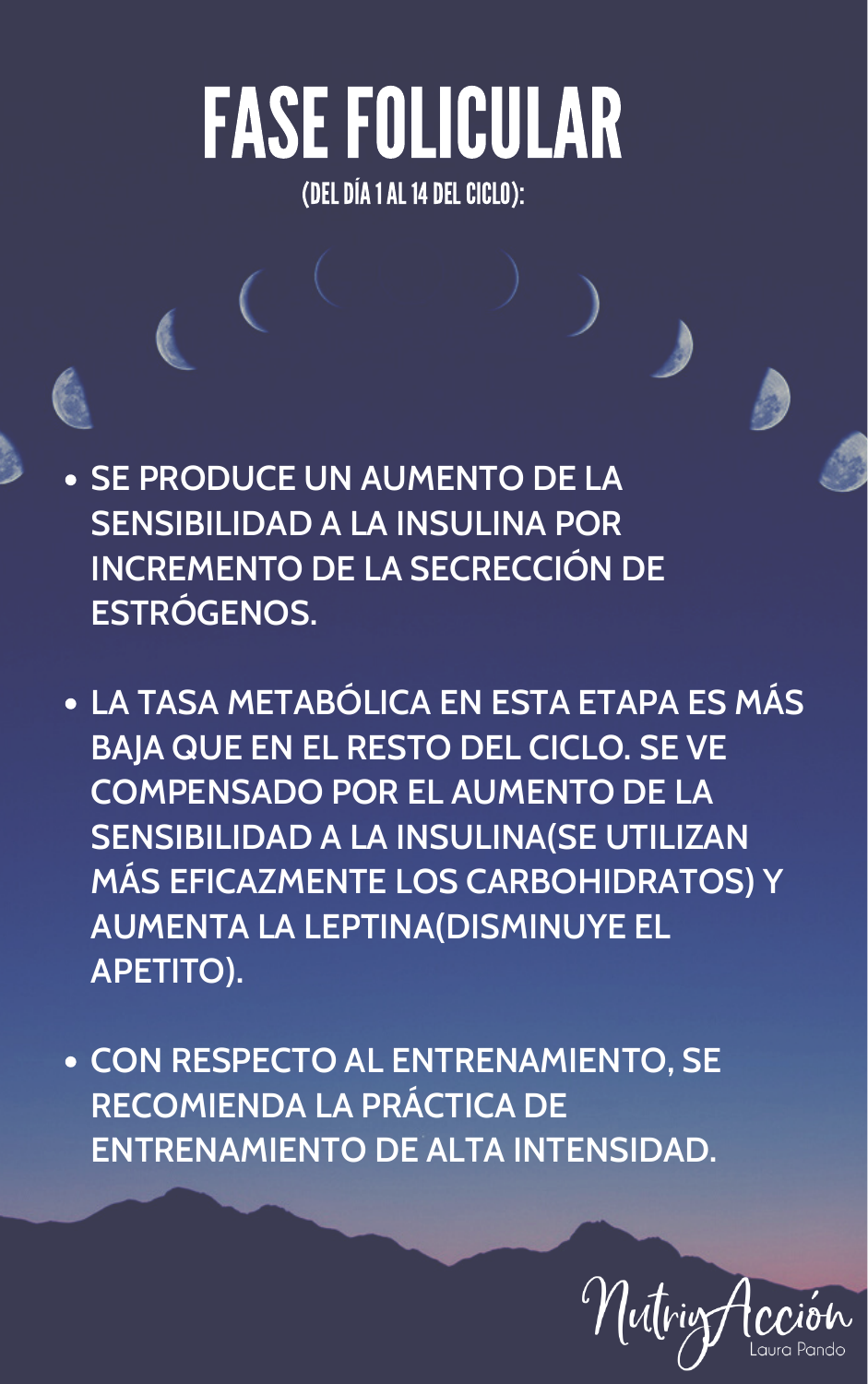- **LOS NIVELES DE ESTRÓGENOS ALCANZARÁN UN PICO DE CONCENTRCIONES MÁXIMAS LO CUAL SE TRADUCE EN UN AUMENTO DE LA FUERZA.**
- **SIGUE SIENDO UN PERIODO DE MAYOR RIESGO DE LESIÓN.**
- **PODRÍAMOS DAR NIVELES DE CARGAS E**

**INTENSIDADES ELEVADAS, EN TORNO AL 80-90% DE LAS REPETICIONES MÁXIMAS, PERO CON UN VOLUMEN BAJO DE ENTRENAMIENTO.**

### OVULACIÓN (DELDÍA14AL 16DELCICLO):

- **A NIVEL METABÓLICO TAMBIÉN SE ALCANZA EL PUNTO MÁXIMO, SE PUEDE PERCIBIR UN INCREMENTO DE HAMBRE.**
- **LA SENSIBILIDAD A LA INSULINA COMIENZA A DISMINUIR, POR LO QUE A PARTIR DEL PERIODO DE OVULACIÓN, DEBEREMOS IR BAJANDO LOS CARBOHIDRATOS.**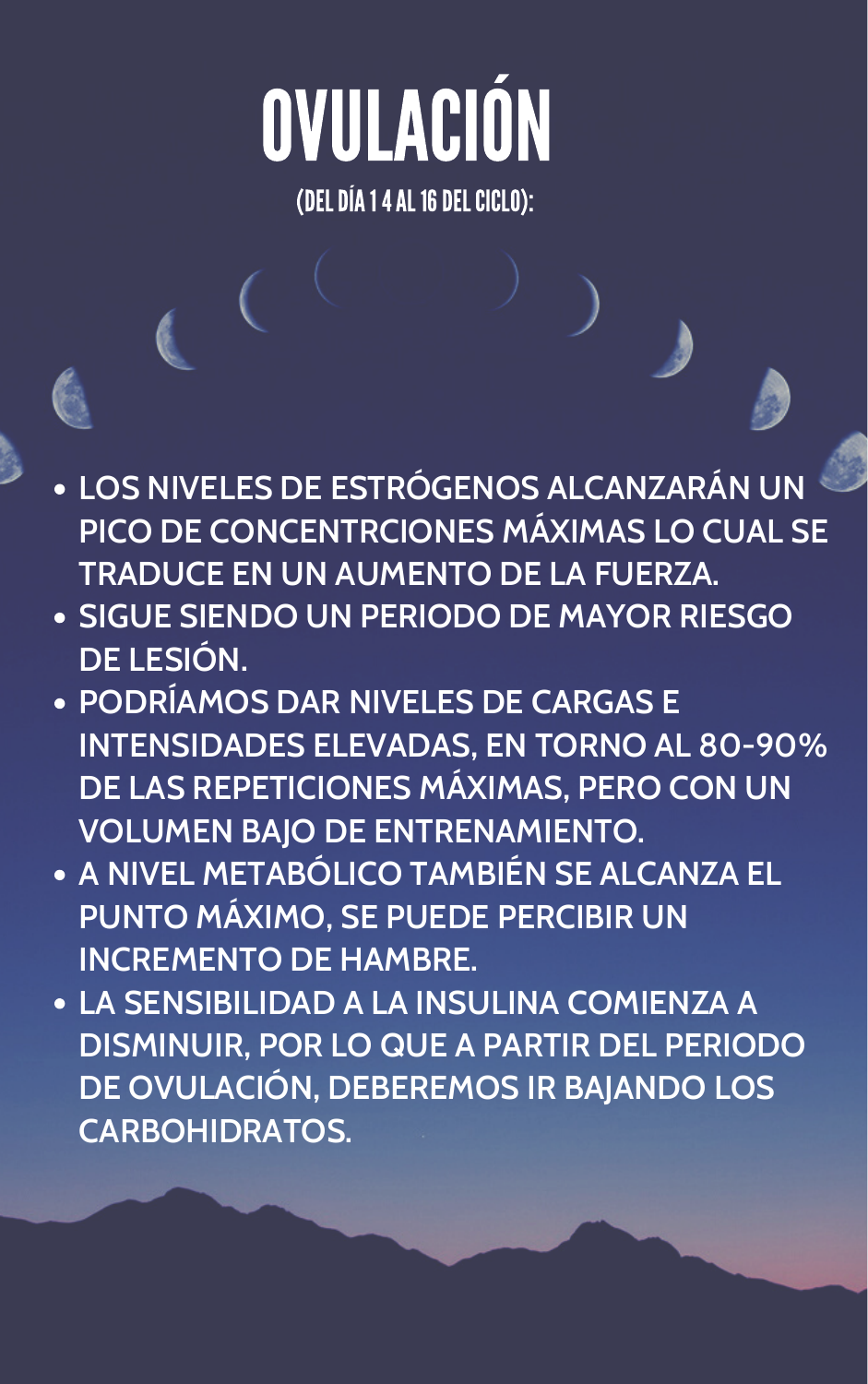- **AUMENTA LA RETENCIÓN DE LÍQUIDOS DEBIDO AL PERIODO PREMENSTRUAL.**
- **MENOR TOLERANCIA A LOS CARBOHIDRATOS DEBIDO AL DESCENSO DE LOS ESTRÓGENOS.**
- **SE REDUCE LA PRODUCCIÓN DE SEROTONINA Y DOPAMINA, LO QUE DA LUGAR A UN BAJO ESTADO ANÍMICO.**
- **LOS BAJOS NIVELES DE DOPAMINA DARÁN LUGAR AL INCREMENTO DE LOS ANTOJOS Y EL APETITO POR LOS CARBOHIDRATOS.**
- **DEBIDO AL DESCENSO DE LOS ESTRÓGENOS, Y SOBRE TODO AL AUMENTO DE LA PROGESTERONA, SE AUMENTA LA CAPACIDAD DE ALMACENAR GRASA.**
- **SE RECOMIENDA LA INGESTA DE ACIDOS GRASOS ESENCIALES PARA MEJORAR LA INFLAMACIÓN Y EL AMBIENTE HORMONAL.**

#### FASE LÚTEA (DELDÍA17AL28DELCICLO):